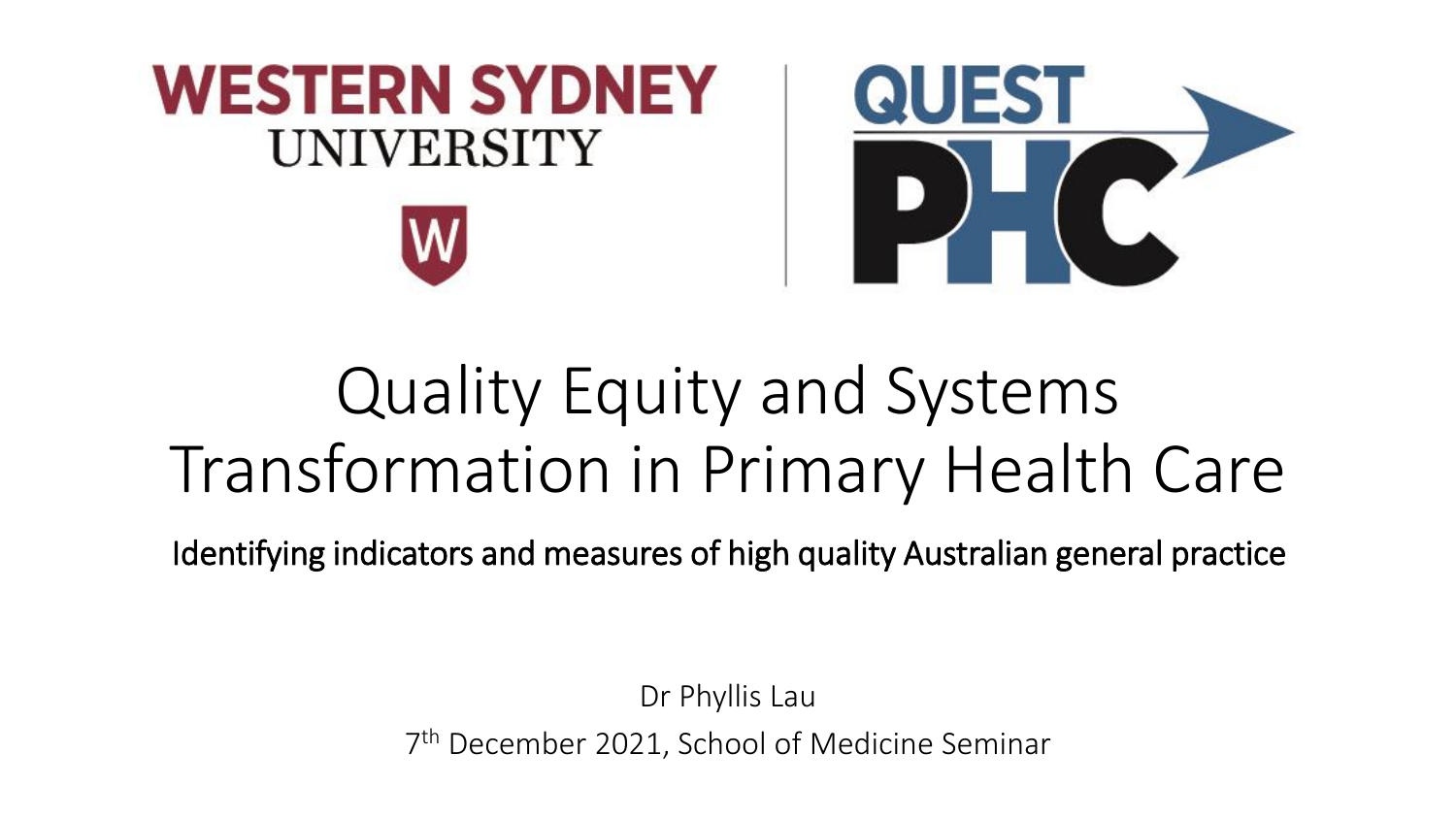

## Acknowledgement of country

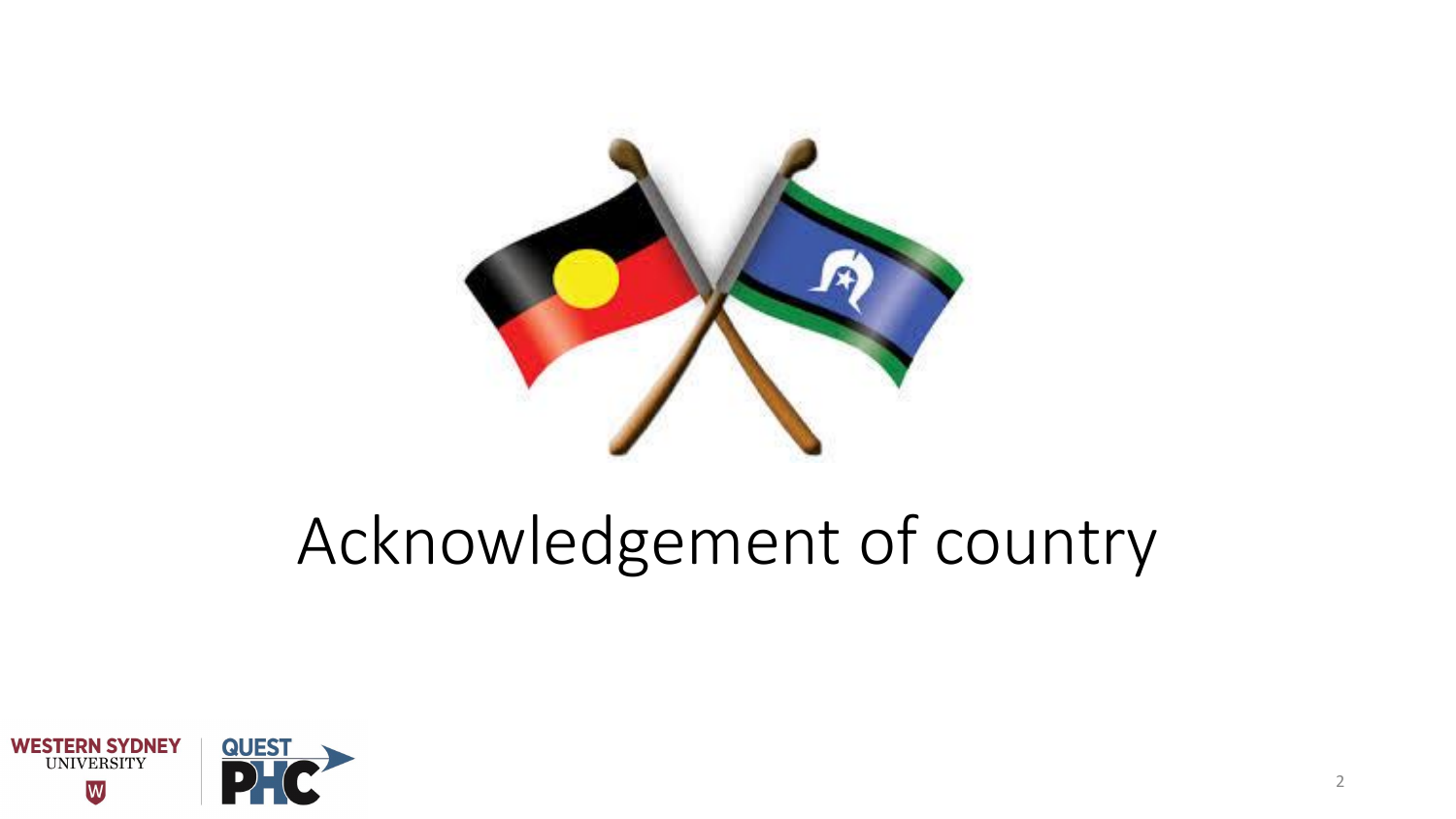# Our funder

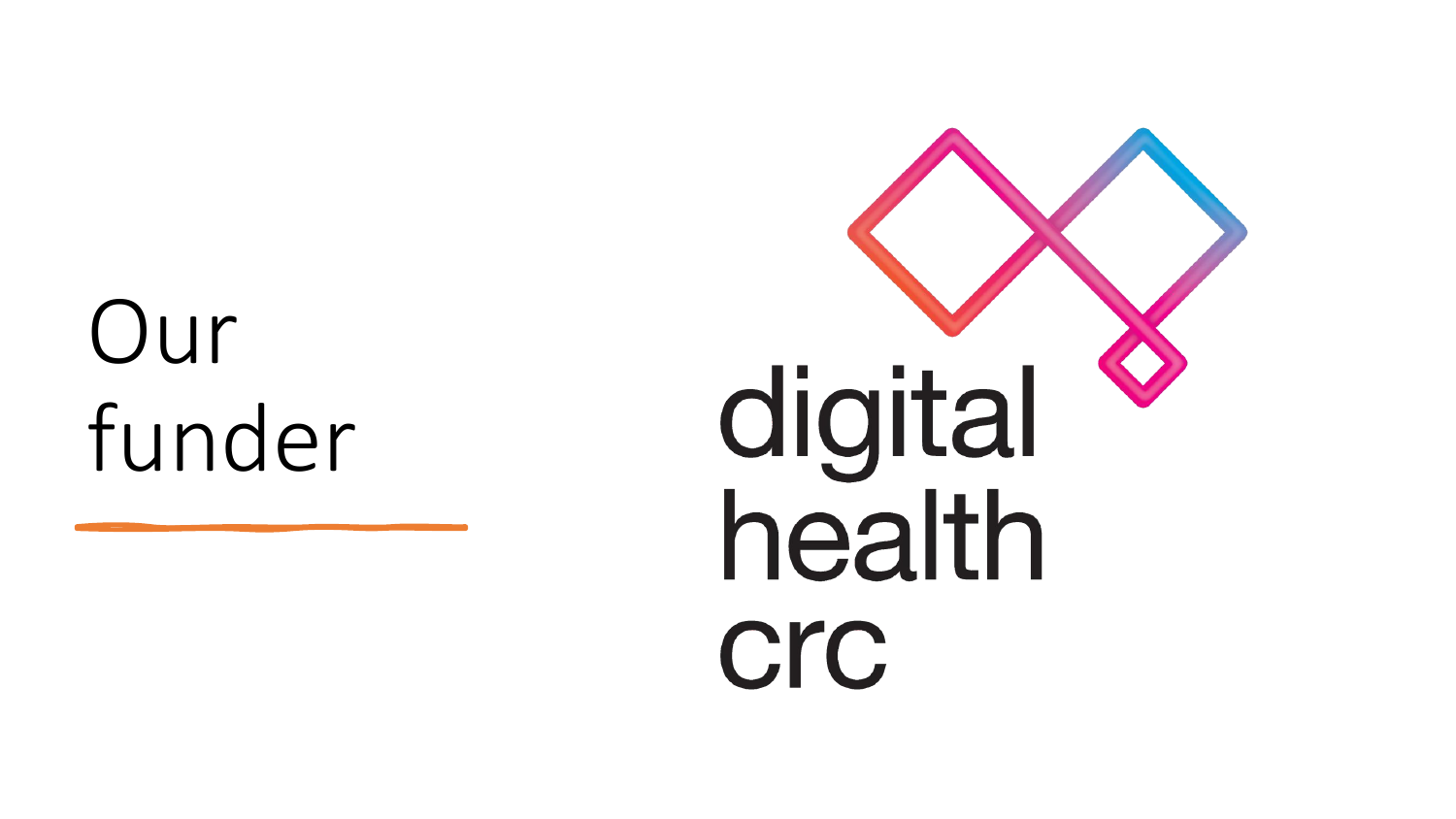## Our project governance

| <b>Project Control Group</b>                                                                                                                                                                                                                                    | <b>Steering Committee</b>                                                                                                                                  | <b>Research team</b>                                                                                                                                                                                                                                                                                                           | <b>WSU Working Team</b>                                                                                                                                                                                                                                               |
|-----------------------------------------------------------------------------------------------------------------------------------------------------------------------------------------------------------------------------------------------------------------|------------------------------------------------------------------------------------------------------------------------------------------------------------|--------------------------------------------------------------------------------------------------------------------------------------------------------------------------------------------------------------------------------------------------------------------------------------------------------------------------------|-----------------------------------------------------------------------------------------------------------------------------------------------------------------------------------------------------------------------------------------------------------------------|
| • Digital Health CRC<br>• WSU Working Team<br>· PHNs:<br>○ Brisbane North<br>○ Central & Eastern Sydney<br><b>Nepean Blue Mountains</b><br>North Western Melbourne<br>South Western Sydney<br>o WA Primary Health Alliance<br>○ Western NSW<br>o Western Sydney | <b>Project Control Group</b><br><b>WSU Working Team</b><br>Representatives from:<br>○ RACGP<br>$\circ$ ACRRM<br>○ Justice Health NSW<br>o Prison Health SA | Prof Jenny Reath (Lead WSU)<br><b>Assoc Prof Penny Abbott (WSU)</b><br>Dr Natalie Cochrane (WSU)<br>Dr Phyllis Lau (WSU)<br>Prof Andrew Page (WSU)<br><b>Assoc Prof Kath Peters (WSU)</b><br>Ms Samantha Ryan (WSU)<br>$\bullet$<br>Assoc Prof Kathy Tannous (WSU)<br>Dr Steven Trankle (WSU)<br>Prof Timothy Usherwood (Usyd) | • Prof Jenny Reath<br>• Dr Phyllis Lau<br>Ms Samantha Ryan (RA)<br>$\bullet$<br>Ms Alice Shen (RA)<br><b>Research students:</b><br>○ Summer Scholar<br>2021/22 (Dhruvi<br>Lathigara)<br>○ MD students 2022<br>(Dylan Pakkiam, Jack<br>Sun)<br>o Jayadev Scholars 2022 |

 $(10C)$ 

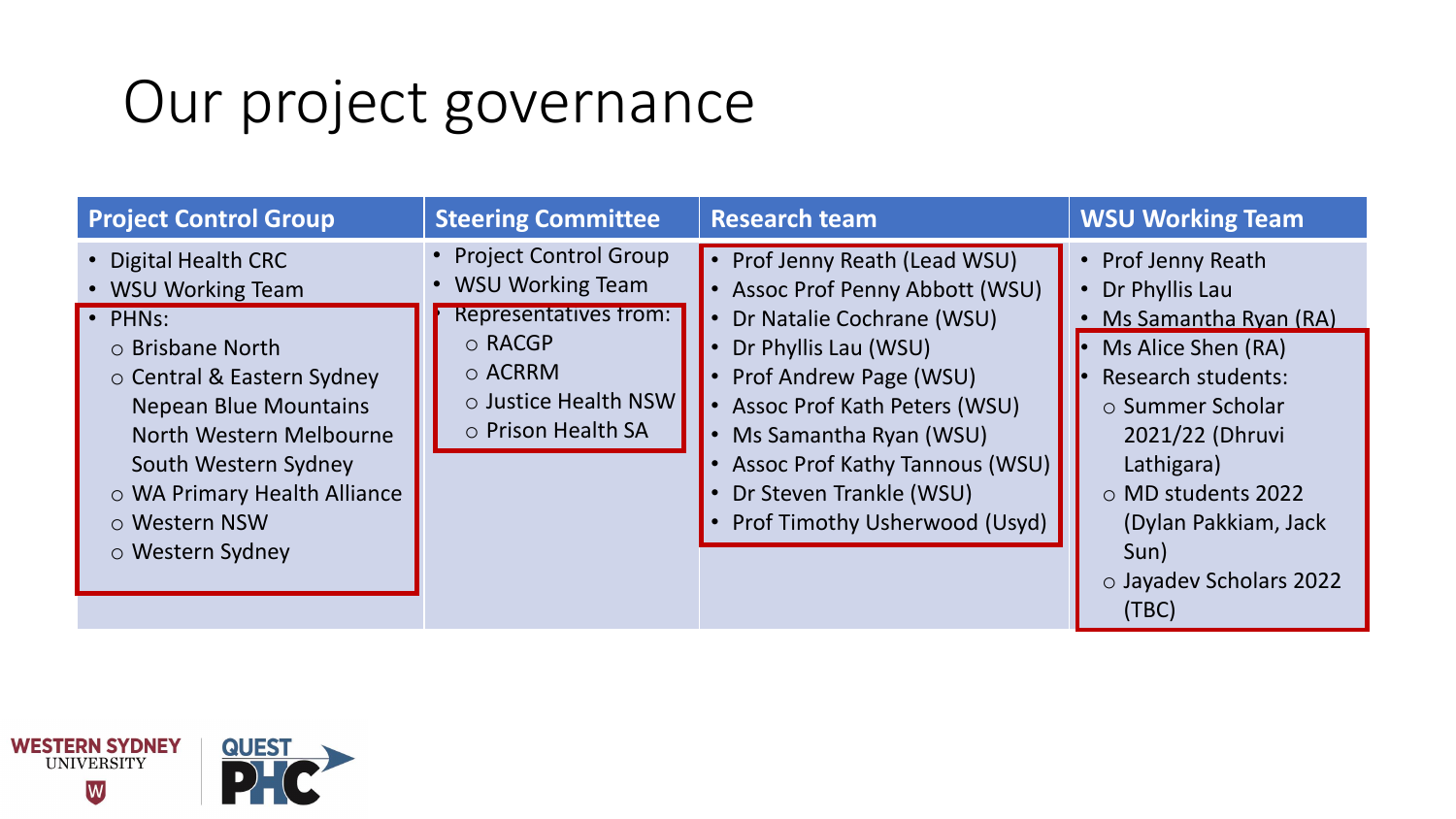## Overview of presentation

- Background and rationale for research
- QUEST PHC aim and objective
- Stages of development of the QUEST PHC Quality Assessment tool
- Next Steps

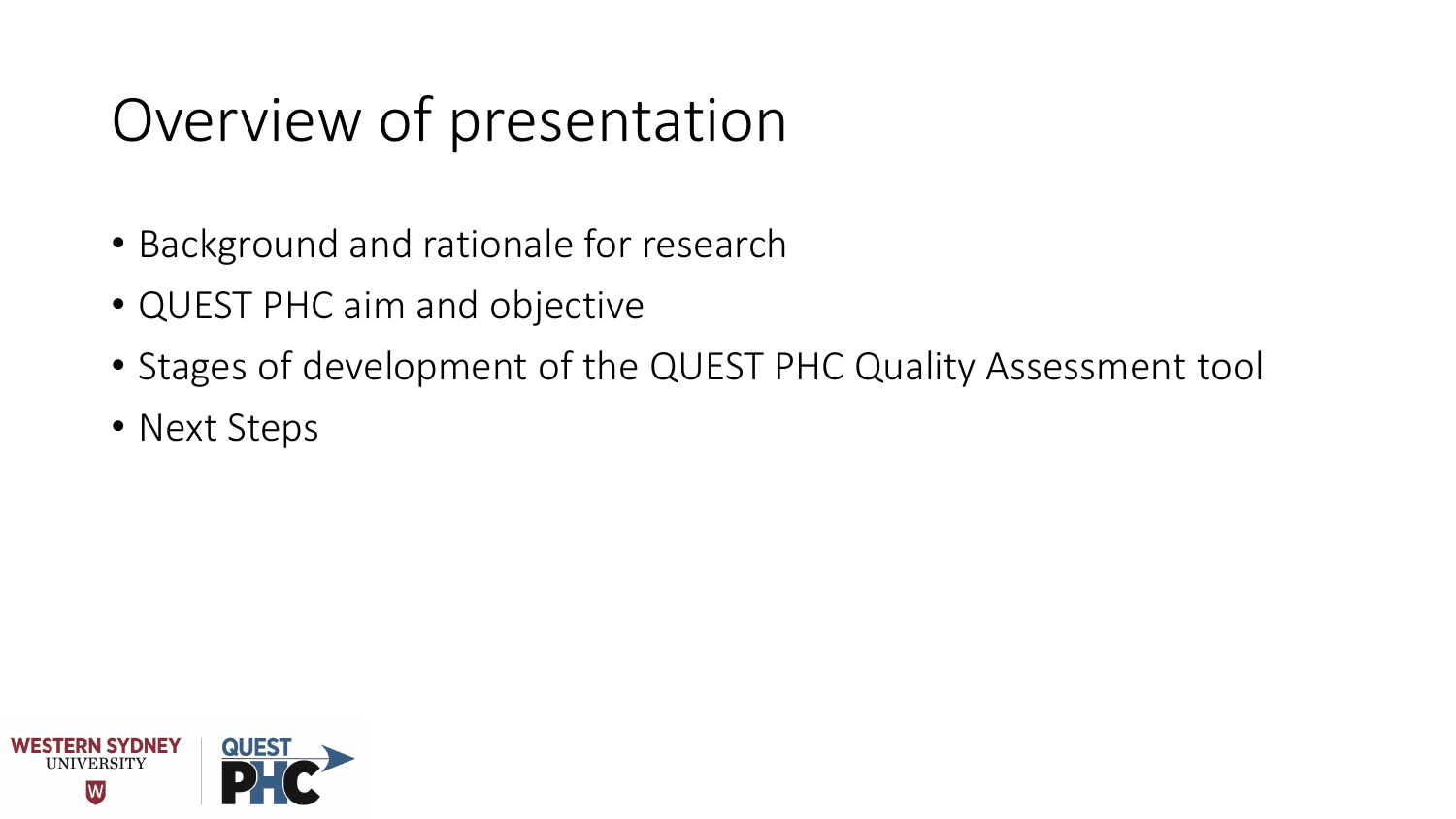## Background

- Robust collection, analysis and use of general practice data are critical to informing continuous quality improvement
- Australian general practice data is routinely collected through the Practice Incentives Program Quality Improvement (PIP QI)
- Lack of consistency in data content, quality of the data collected and the quality improvement outcomes achieved

 $\rightarrow$  QUESTIONS: What is high-quality general practice? Is the data we collect contributing to achieving high quality?

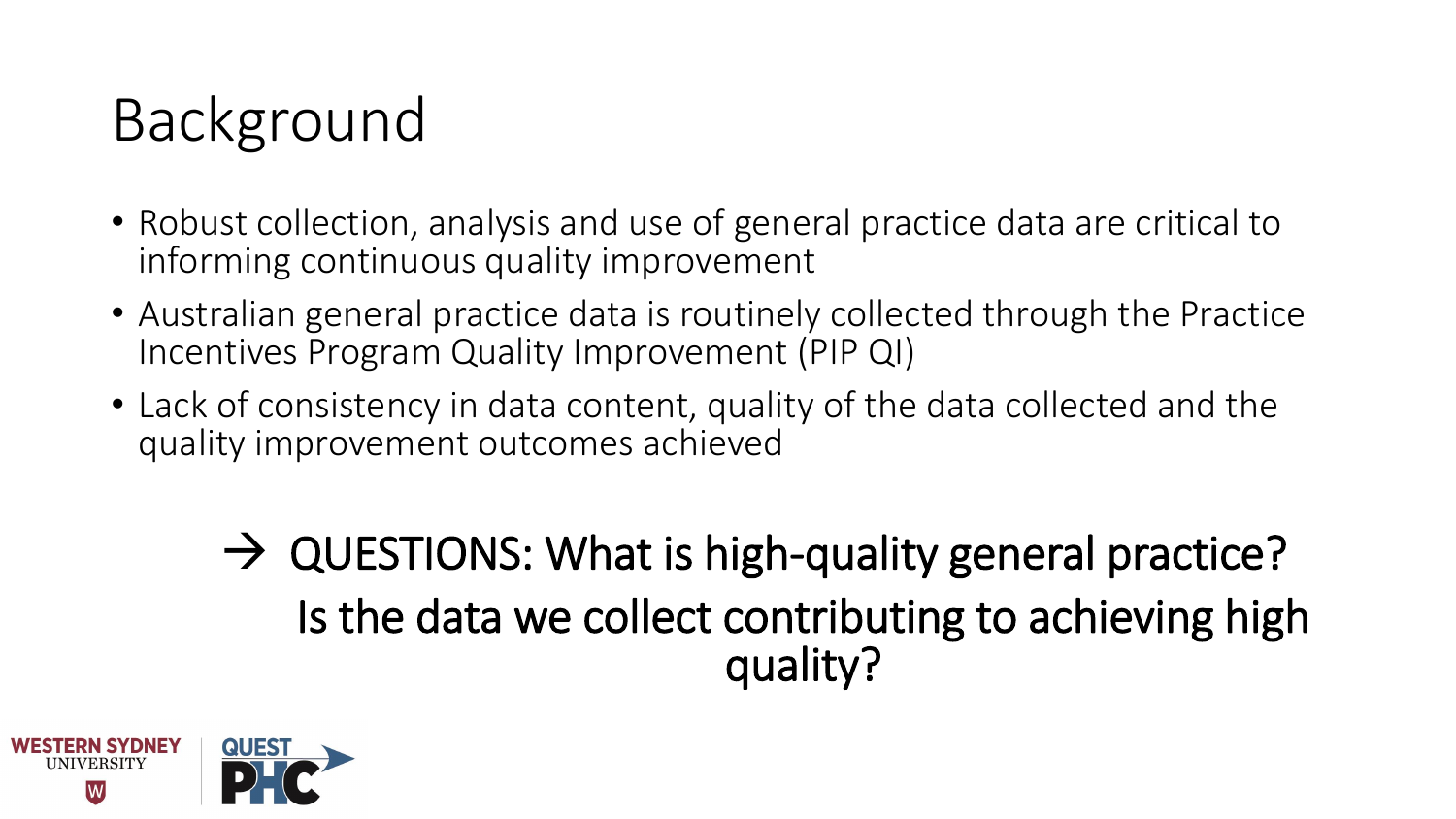## Rationale for the research

The need to define high quality in general practice to:

- Promote and measure quality improvement in primary health care
- Justify funding of new models of primary health care

Evidence from around the world shows that practices operating in a true patient centred medical home are well positioned to deliver and support the changes required across the broader health system to deliver, the right care, in the right place at the right time.

#### **BMC Health Services Research** torer About Adeley, inflower Submission Buildeboro, han The Editoral Board Research article | Open Access | Published: 11 December 2019 Integrating health care in Australia: a qualitative evaluation Steven A. Trankle C, Ten Usherwood, Benny Abbott, Mary Roberts, Michael Crampton, Christian M. **BMC Health Services Research** tome Airest Attiday, in Review, Subcriming Capitalism, Join The Editorial Research article | Open Access | Published: 26 AW 2019 Partners in Recovery: an early phase evaluation of an Australian mental health initiative using program logic and thematic analysis Steven A. Trankis <sup>(80</sup> & Jennifer Reath) BFFC Health Services Research 19. Article number: 524 (2019) | Cite this article 1572 Accesses | @ Altmetric | Metrics BG t Leading the automotive Arkansas **HUSEARCH CALL MACE AND** Experiences of primary healthcare professionals and patients from an area of urban disadvantage: a qualitative study.

Janviller Steelly, Mariea King, Webby Kreat, Dawie O'Helleren, Glorald Brosker, Diana Alexandi, Herri Erther, Thisse Gadoot, Histoasi Buske and The University BAGO Caran 2010, 3 (4) highways 603 6040 M. Didly Mera Text any VL Billiothian was \$1.00 (FAFE

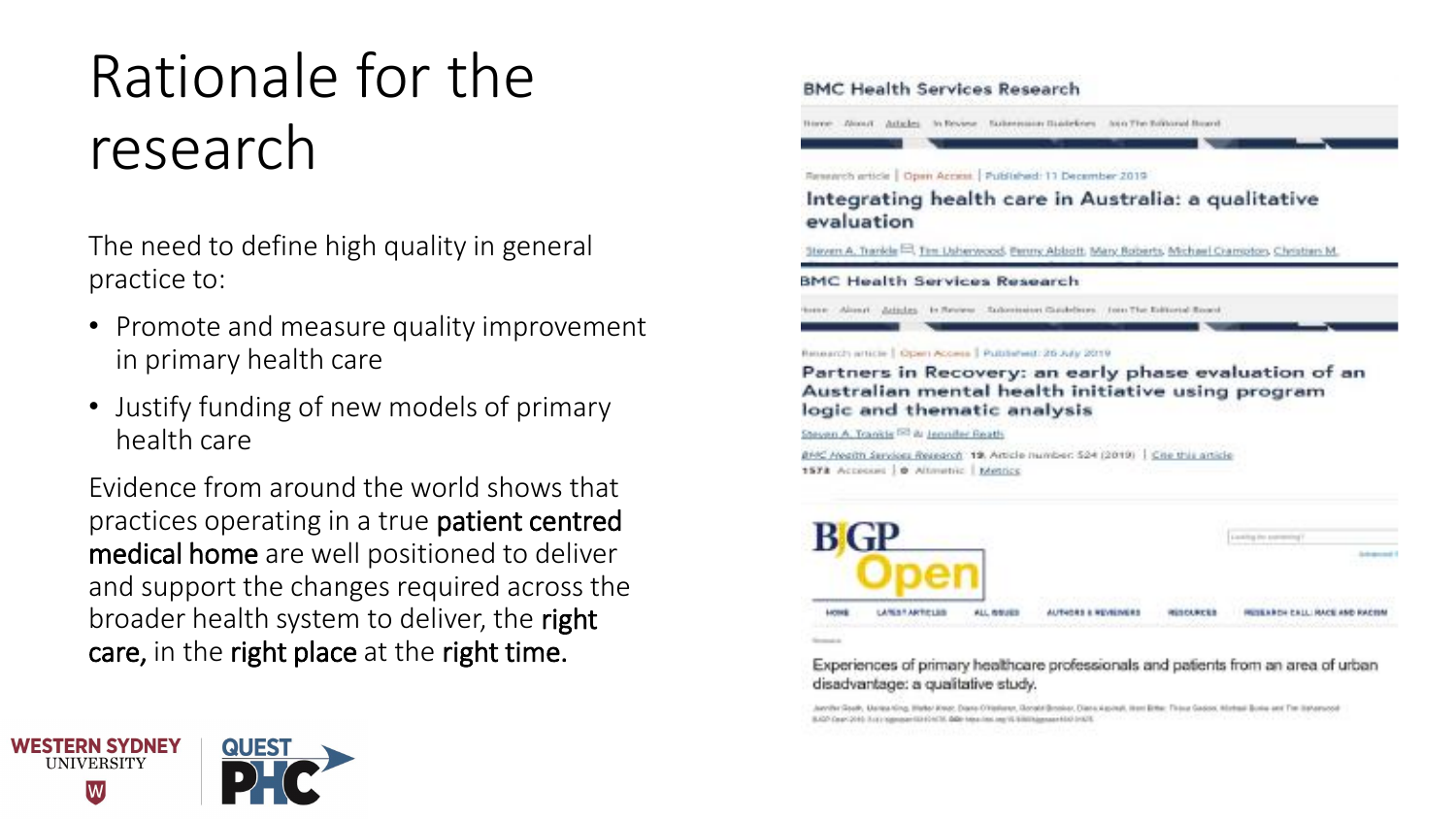## QUEST PHC Aim

To transform general practice through the innovative use of data, quality indicators and data visualisation which enable actionable insights at general practice, regional and national funding levels.

### **Objective**

To develop a nationally agreed suite of evidence-based indicators and measures of high-quality general practice through consultation with key stakeholders including Primary Health Networks, government and professional organisations.

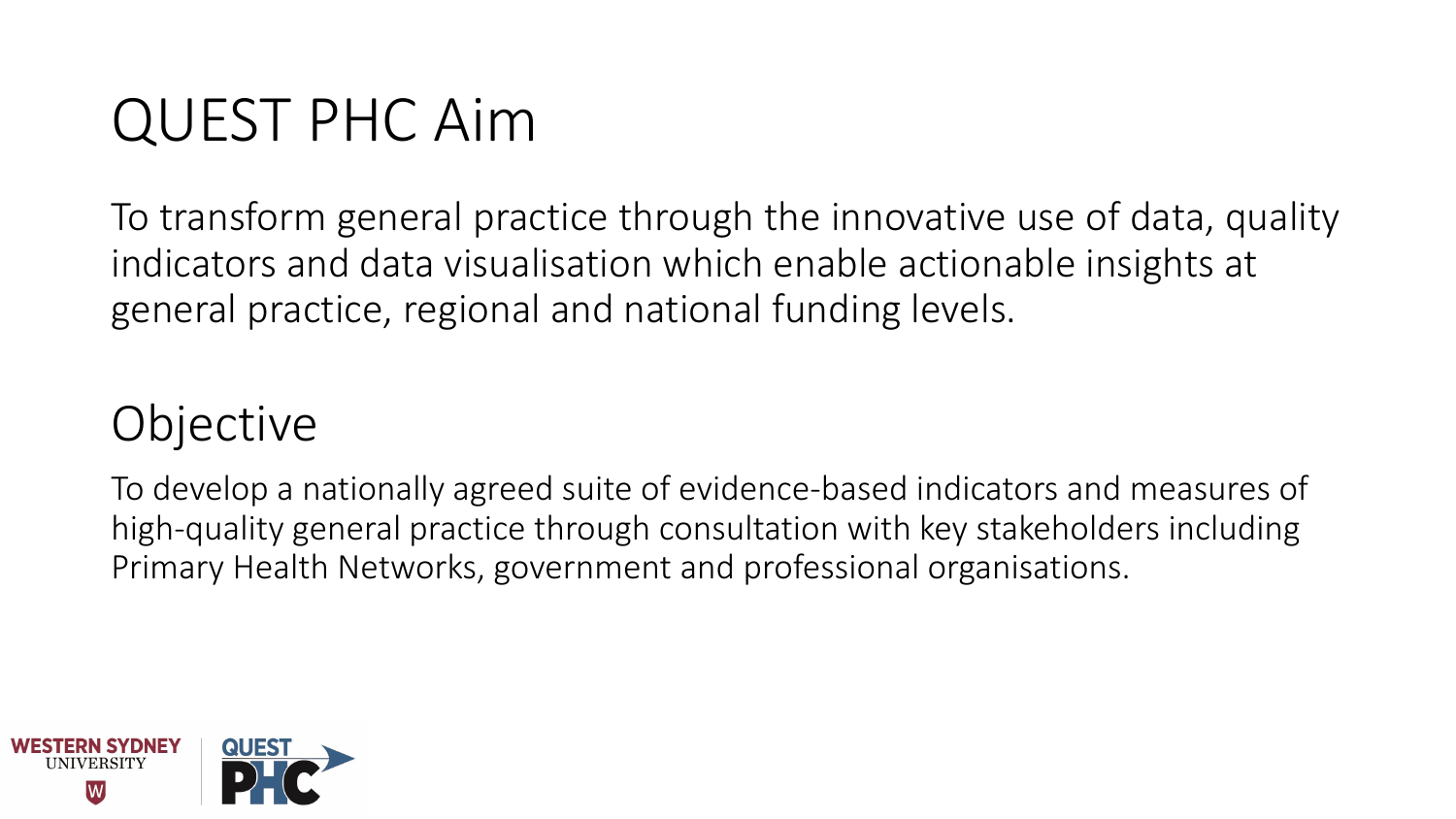## Alignment with the Primary Health Care 10- Year Plan 2022-2032

- QUEST PHC project directly complements Stream 2 (Person-centred primary health care, supported by funding reform) of the Plan which "leverages the voluntary patient registration (VPR) as a platform for reforming funding to incentivise quality person-centred primary health care"
- Evidence-based, professionally endorsed expansion of the PIP QI, and investment in capacity building and support of primary healthcare providers are essential.
- QUEST PHC provides a rigorous, systematic approach to defining highquality indicators and measures

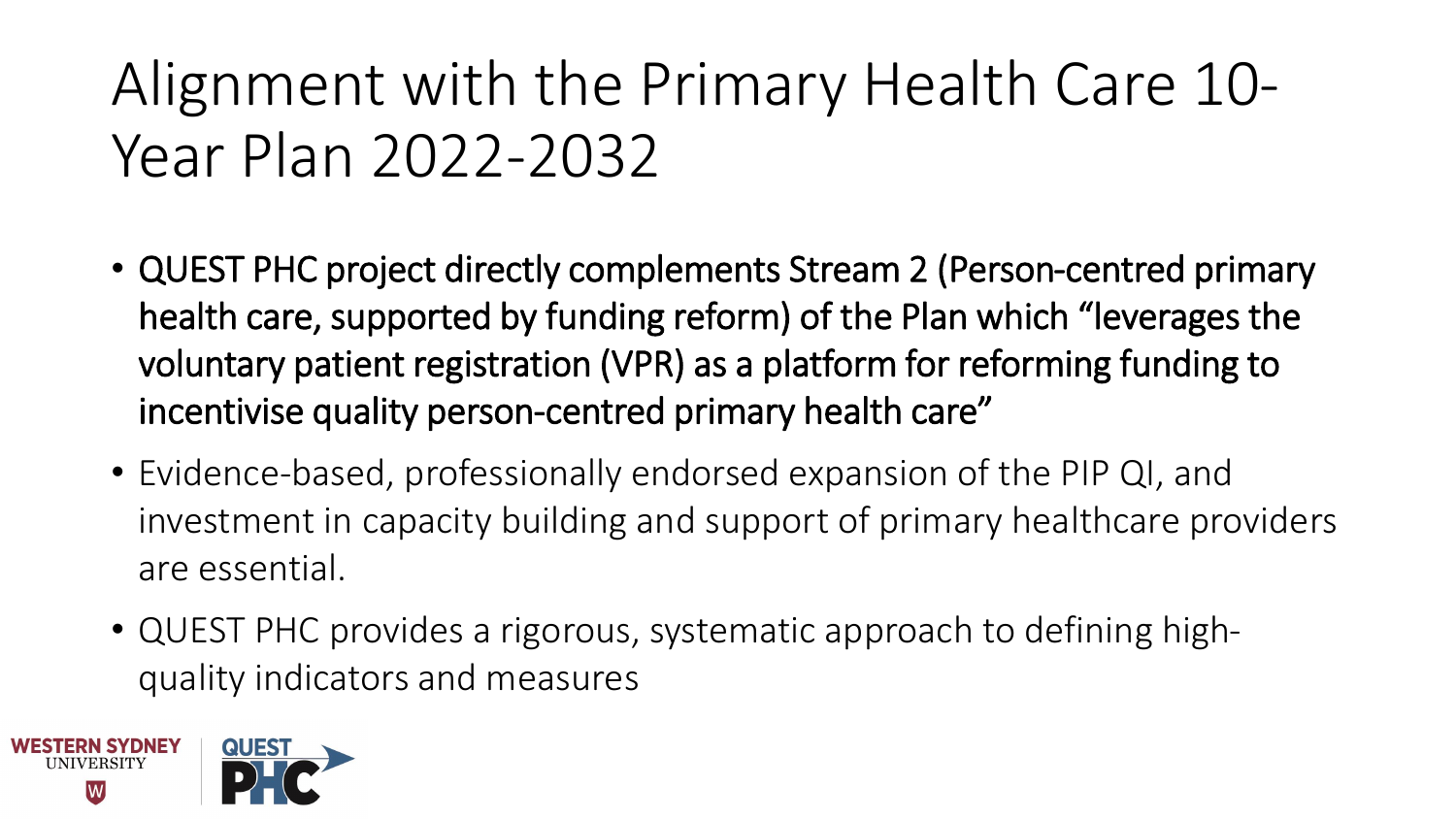## Definition

A general practice indicator is "a measurable element of practice performance for which there is evidence or consensus that it can be used to assess the quality, and hence change in the quality, of care provided".

*Marshall et al 2003*



*Royal Australian College of General Practitioners 2020*

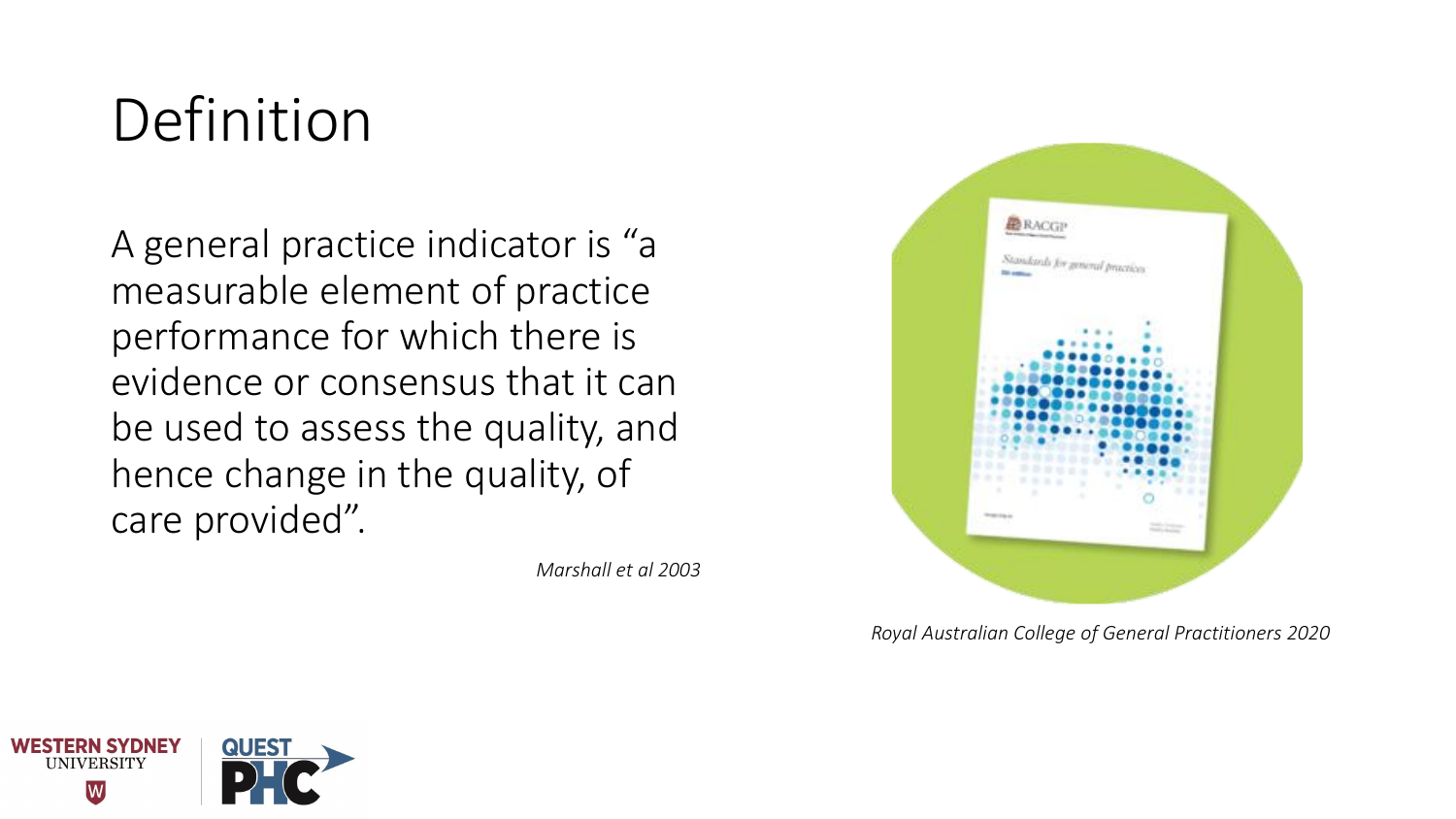## QUEST PHC: Development and content validity

Stage 1 Develop the Master Tool

Stage 2 Develop a patientreported measure (PRM) compendium

#### Stage 3

Explore applicability in Aboriginal and Torres Strait Islander and Justice Health sectors

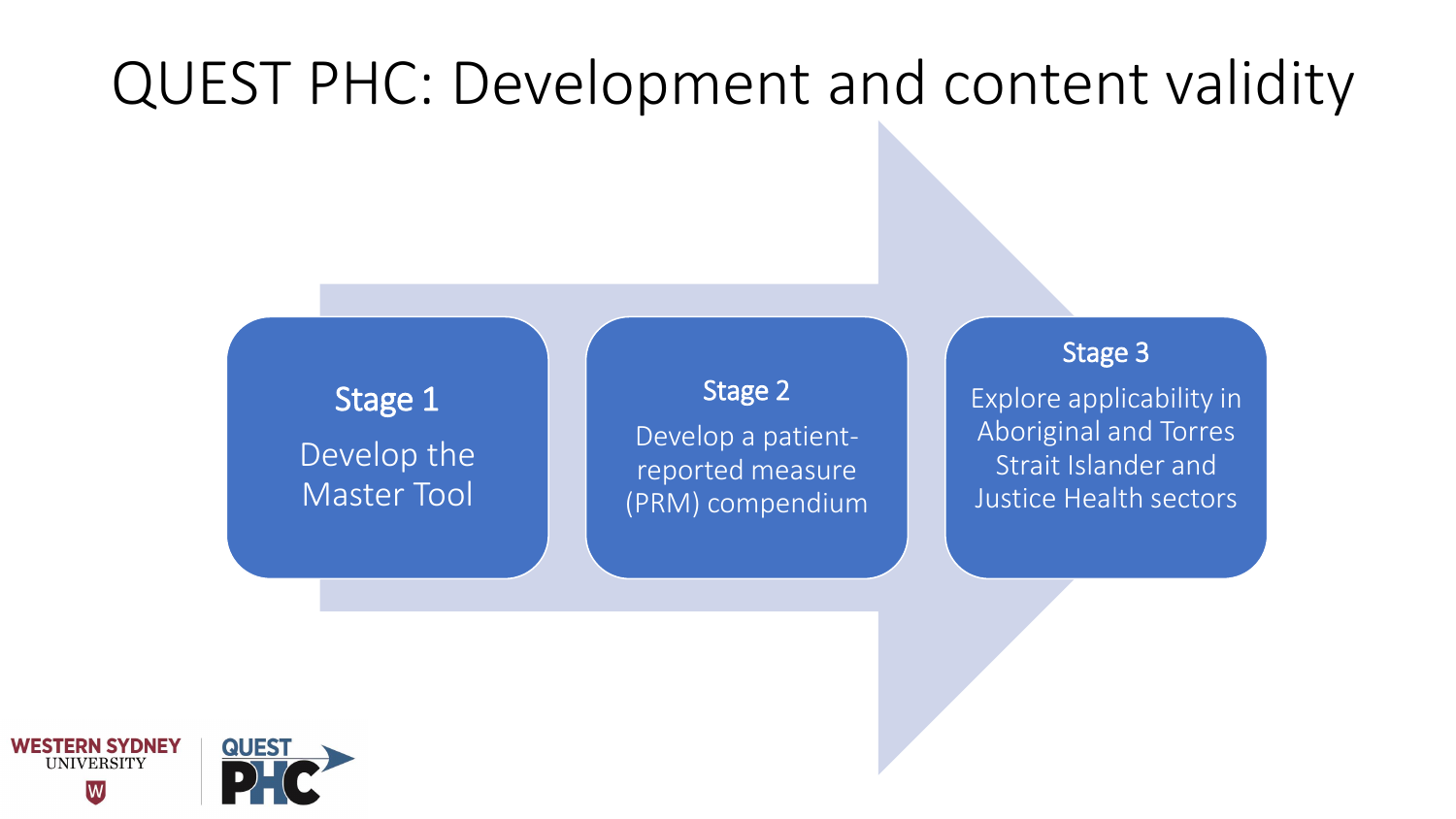# Stage 1: Develop the Master Tool

- In 2019-2020, WSU, in partnership with PHNs in the western Sydney region, developed a suite of 79 evidence-based indicators and their corresponding 129 measures of high-quality general practice. *Metusela et al 2020*
- Literature was analysed to identify attributes of high-quay general practice and construct a suitable framework for the indicators and measures.

**QUEST** 

**WESTERN SYDNEY** 

**UNIVERSITY** 



*Bodenheimer & Sinsky 2017*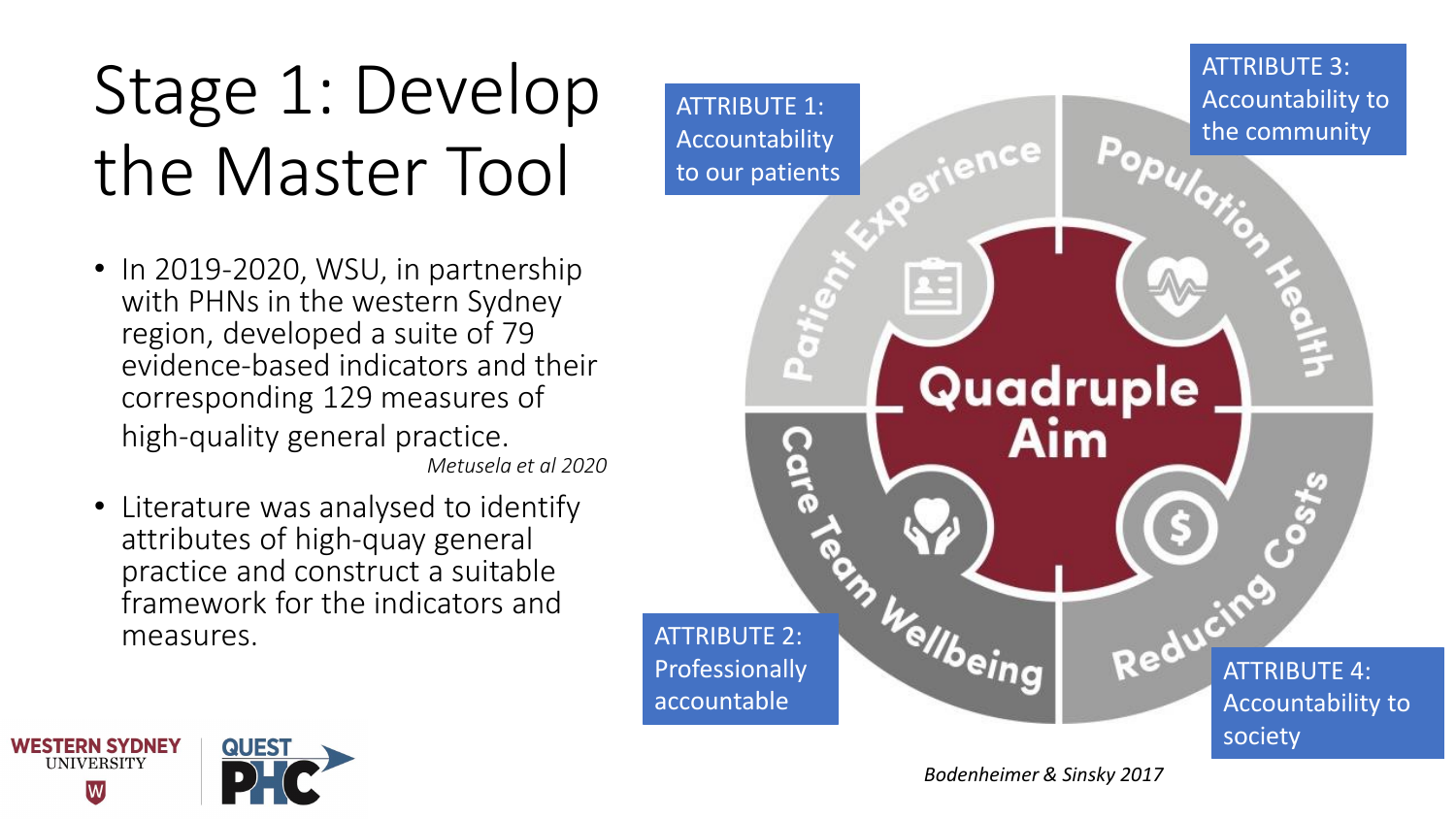## Donabedian Framework



Physical and organisational characteristics where healthcare occurs

**Process** 

Focus on the care delivered to patients e.g. services, diagnostics or treatments

### **Outcome**

**Effect of healthcare** on the status of patients and populations

*Donabedian 1988*

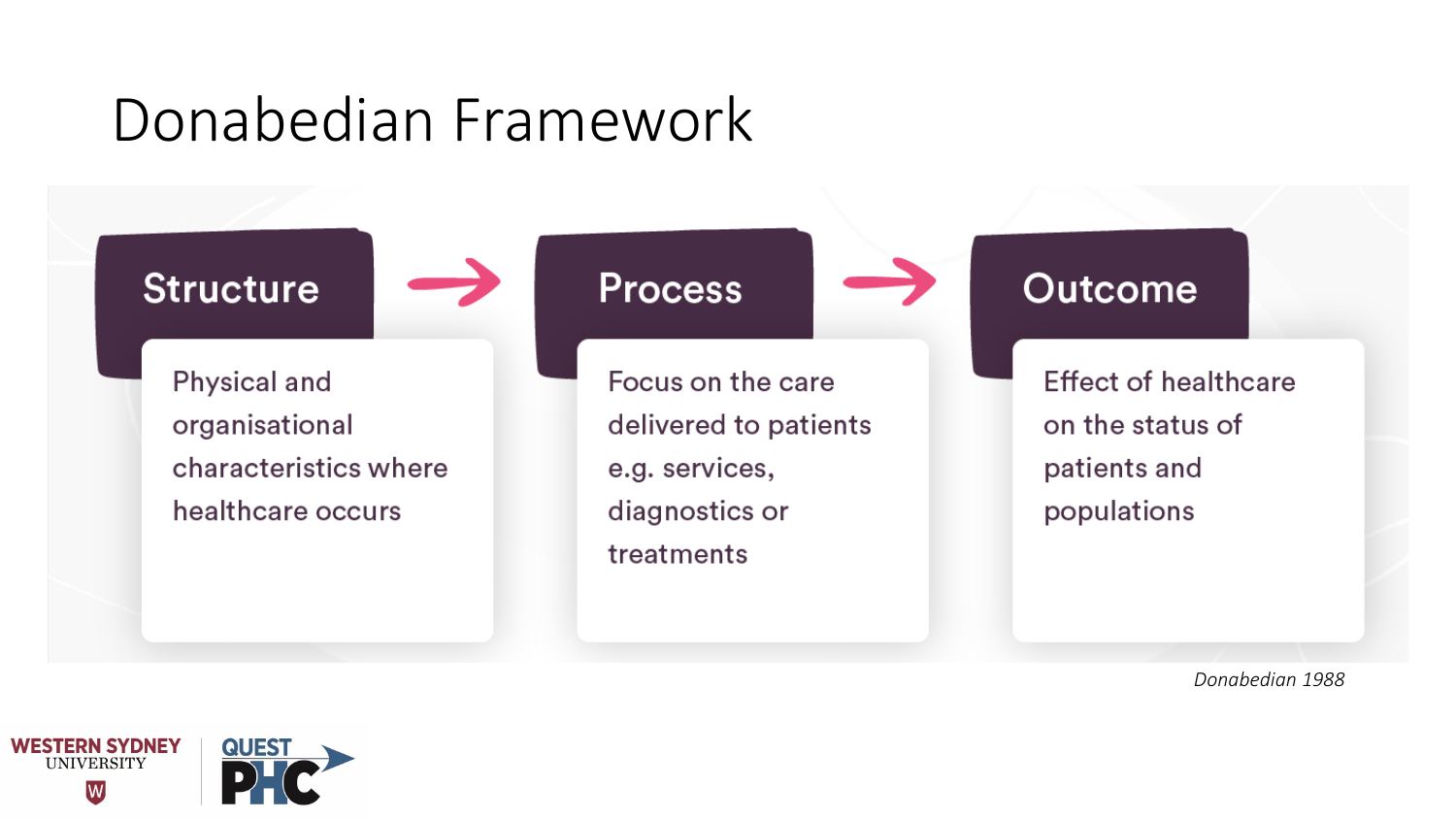## Examples of indicators and measures

### ATTRIBUTE 1: ACCOUNTABLE TO OUR PATIENTS

• PERSON CENTRED CARE AND PATIENT-TEAM RELATIONSHIP

### o Structural indicator: Availability of information for patients

- ➢Measure: Written and electronic information in appropriate languages
- oProcess indicator: Patient input/feedback on health care delivery
	- ➢Measure: Evidence of formal process to consider patient input and incorporate into practice care delivery
- $\circ$  Outcome indicator: Patient perceptions of care
	- ➢Results of a patient-reported experience measure (PREM) tool

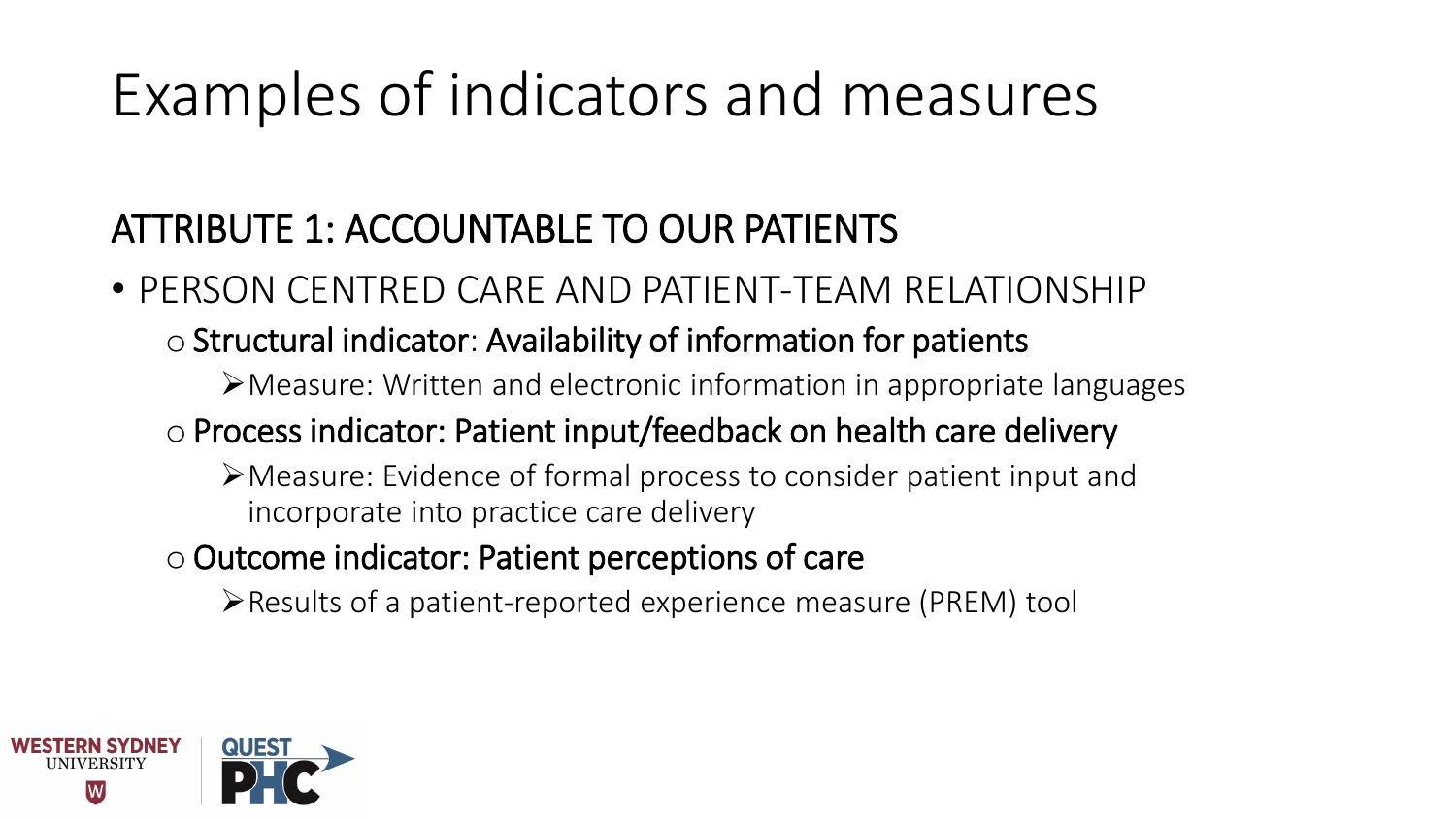## Delphi Survey to establish consensus

- Experts GPs, practice nurses, practice managers and key PHN staff familiar with quality improvement initiatives
- Three online rounds to obtain opinions on
	- $\circ$  Relevance = value and appropriateness in Australian general practice.
	- $\circ$  Feasibility = applicability and implementability in Australian general practice
- Each measure will require ≥70% agreement to be included.

**QUEST** 

**WESTERN SYDNEY** 

**UNIVERSITY** W

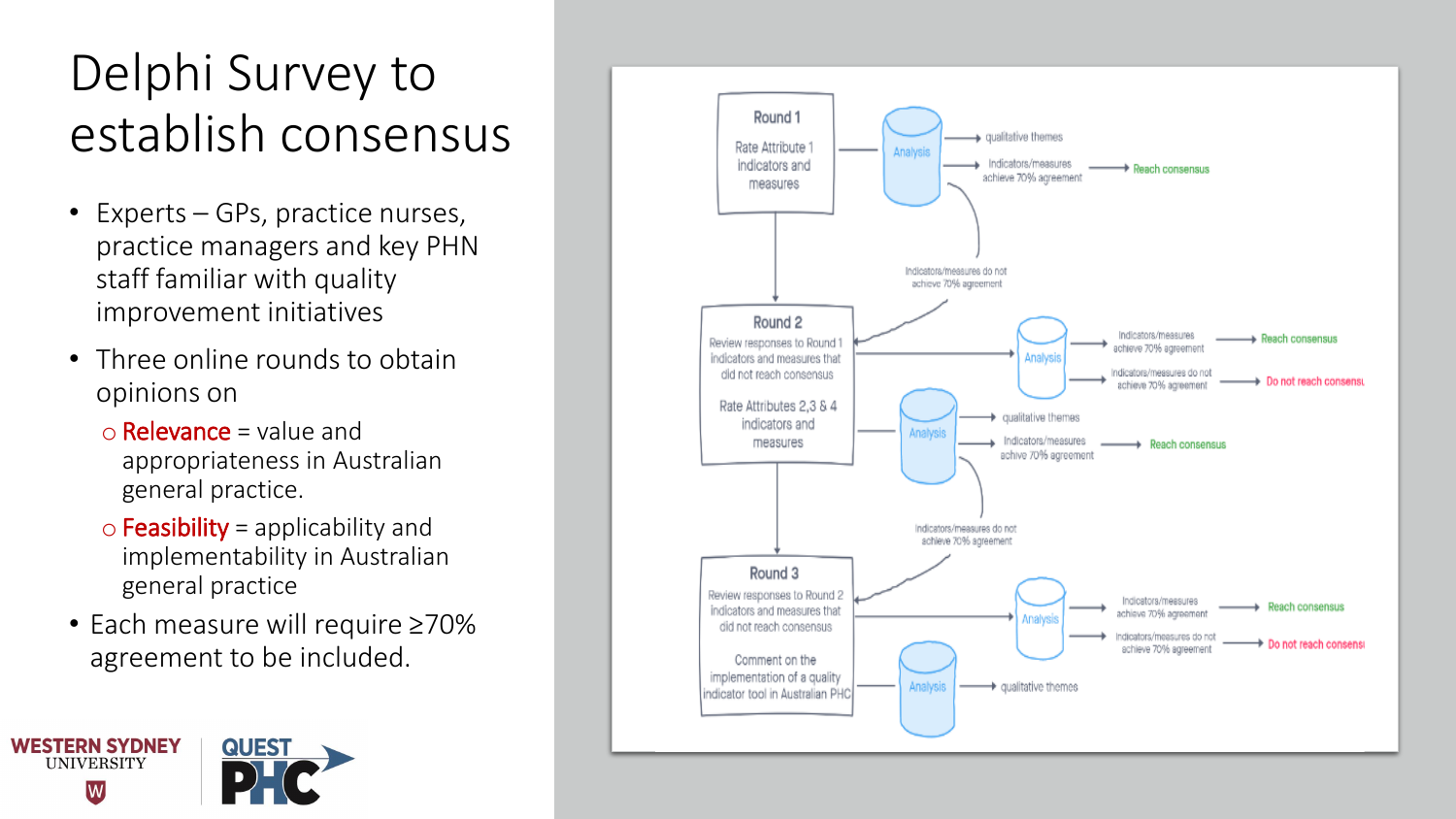## Stage 2: Develop a PRM compendium

• Conduct a review of PRMs used in primary health care

- $\circ$  Search 1: MEDLINE, Embase, CINAHL, Scopus  $\rightarrow$  screened 519 papers  $\rightarrow$  final 58 papers included  $\rightarrow$  142 PRMs screened by two raters for relevance and feasibility in primary health  $\rightarrow$  111 PRMs
- o Search 2: development and validation studies of the PRMs
- o Appraisal of PRMs: using a bespoke appraisal tool (adapted from COSMIN) will complete end Dec 2021/ early Jan 2022
- Conduct focus groups with consumers planned for Feb/Mar 2022 o Participants will be presented with the PRMs identified and asked their views about
	- relevance and suggestions of what might be missing.

o Information will inform final development of the QUEST PHC tool.

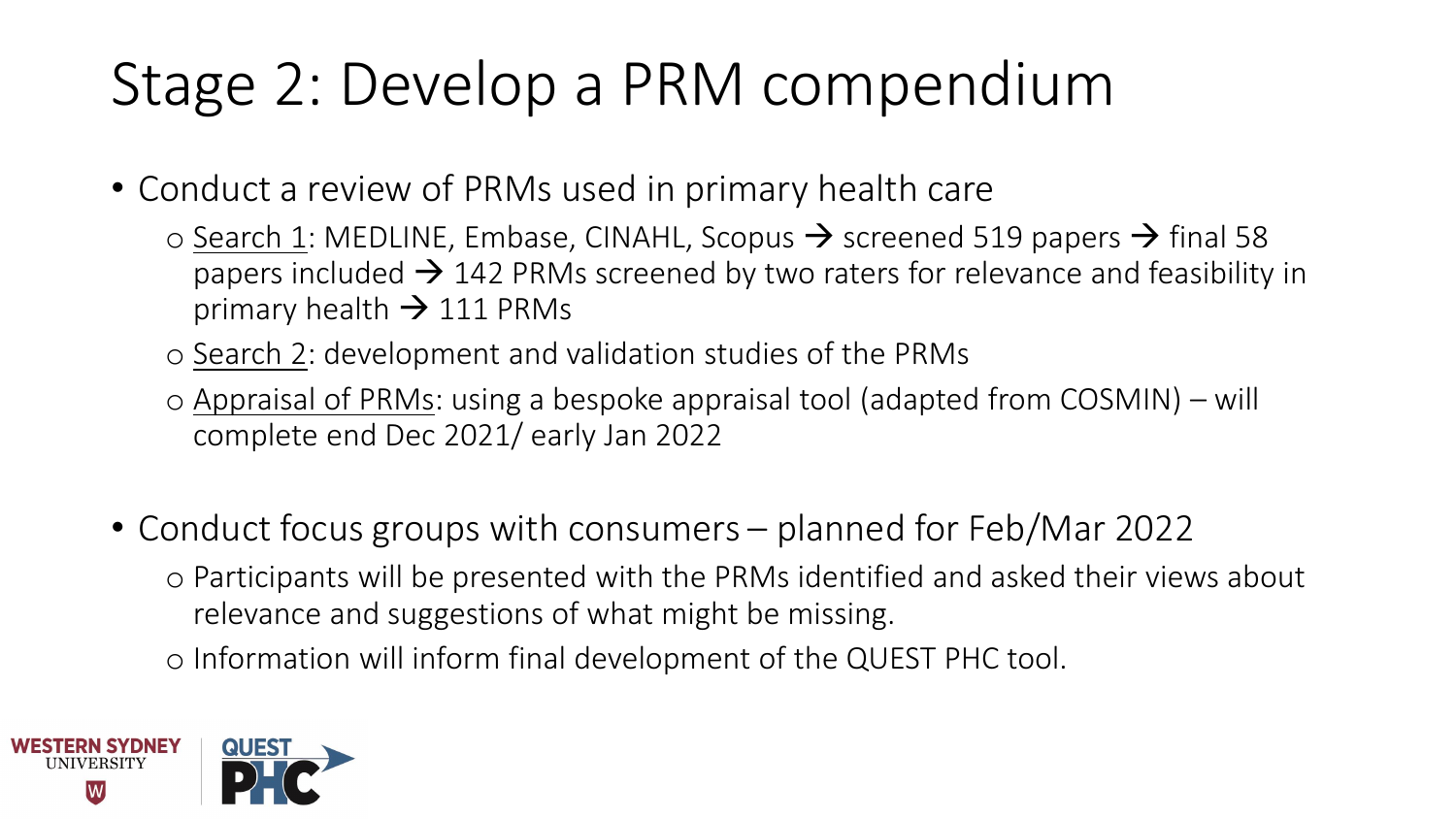## Stage 3: Applicability in Aboriginal and Torres Strait Islander and Justice Health sectors

- Conduct literature review on primary health care indicators and measures used in these sectors
	- $\circ$  Search: Medline; CINHAL; Scopus  $\rightarrow$  25 papers  $\rightarrow$  screened by two raters  $\rightarrow$ 11 papers
	- oData extraction will commence Jan 2022
- Conduct focus groups separately with Aboriginal and Torres Strait Islander communities and Justice Health stakeholders (primary health care professionals and relevant JH staff) – planned for  $1<sup>st</sup>$  half of 2022

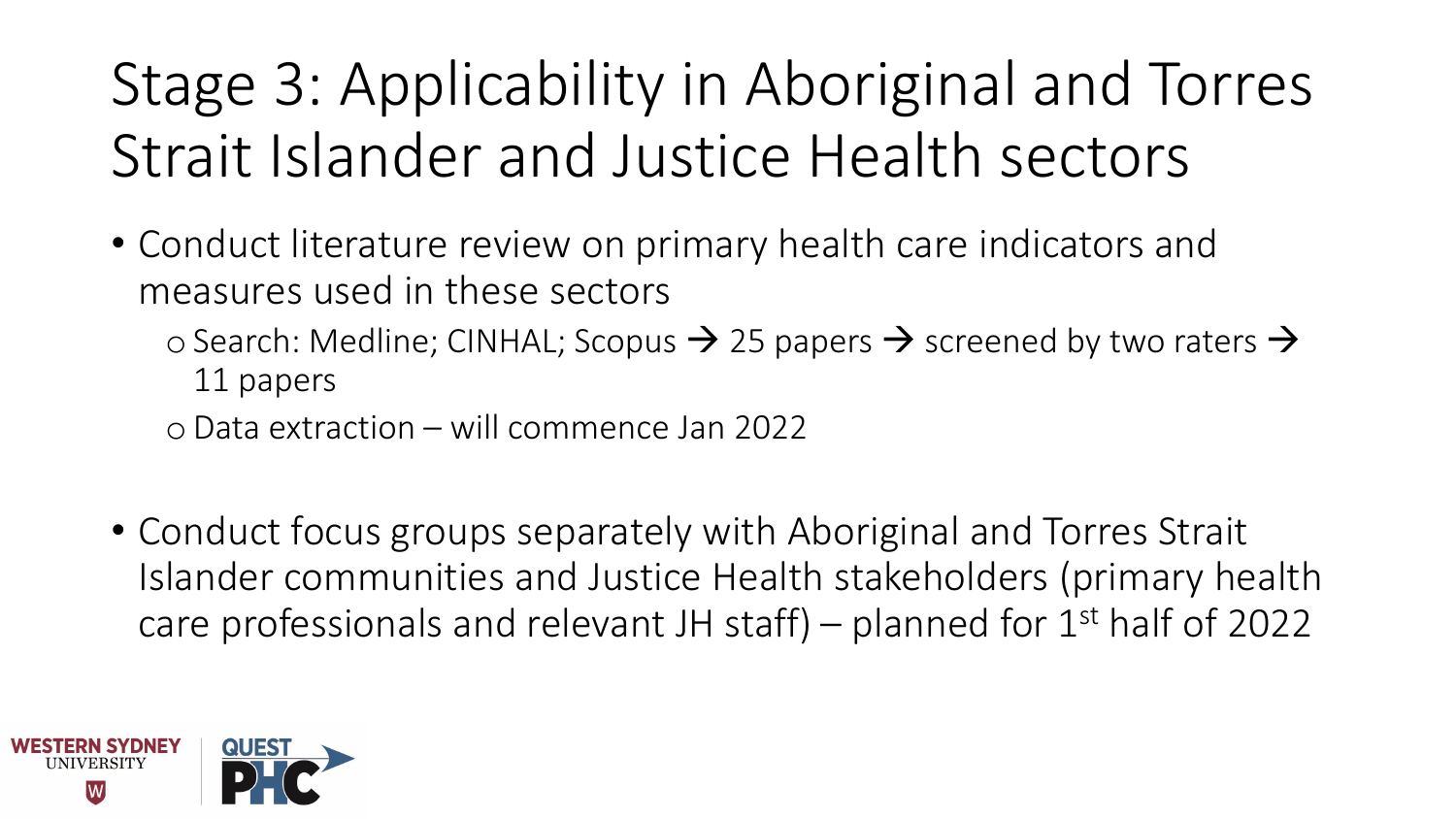## Opportunities: what's next